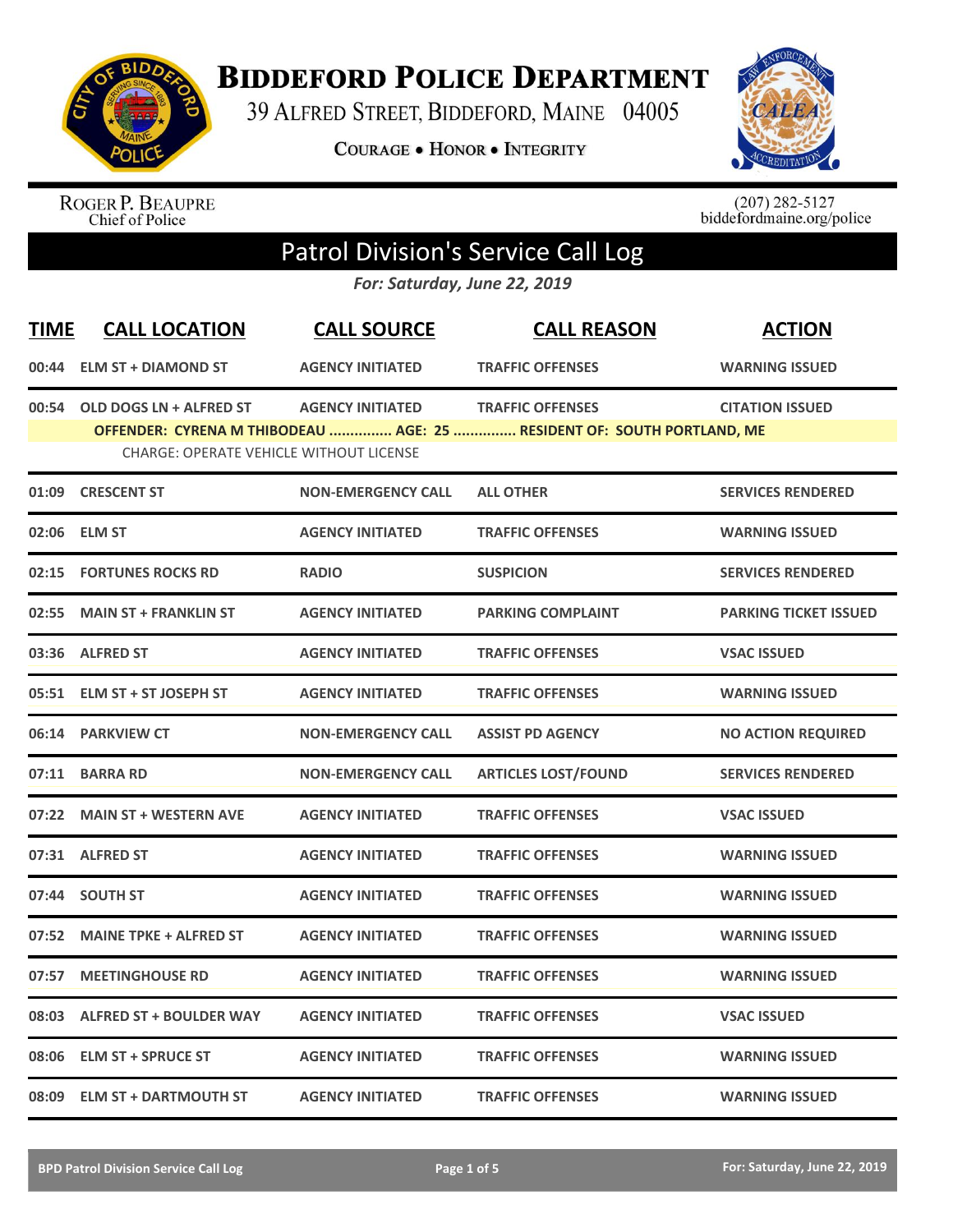| <b>TIME</b> | <b>CALL LOCATION</b>                              | <b>CALL SOURCE</b>        | <b>CALL REASON</b>                                               | <b>ACTION</b>                |
|-------------|---------------------------------------------------|---------------------------|------------------------------------------------------------------|------------------------------|
|             | 08:12 ELM ST                                      | <b>AGENCY INITIATED</b>   | <b>TRAFFIC OFFENSES</b>                                          | <b>WARNING ISSUED</b>        |
| 08:20       | JANELLE ST + FERNANDE ST                          | <b>AGENCY INITIATED</b>   | <b>SUSPICION</b>                                                 | <b>SERVICES RENDERED</b>     |
| 08:28       | <b>BOULDER WAY + MOUNTAIN RD AGENCY INITIATED</b> |                           | <b>ALL OTHER</b>                                                 | <b>REFERRED OTHER AGENCY</b> |
| 08:32       | <b>HILL ST + JOHN ST</b>                          | <b>AGENCY INITIATED</b>   | <b>TRAFFIC OFFENSES</b>                                          | <b>WARNING ISSUED</b>        |
|             | 08:35 ELM ST + COLE RD                            | <b>AGENCY INITIATED</b>   | <b>TRAFFIC OFFENSES</b>                                          | <b>WARNING ISSUED</b>        |
|             | 08:41 HILL ST + COTTAGE ST                        | <b>AGENCY INITIATED</b>   | <b>TRAFFIC OFFENSES</b>                                          | <b>VSAC ISSUED</b>           |
| 08:45       | <b>WACO DR</b>                                    | <b>AGENCY INITIATED</b>   | <b>TRAFFIC OFFENSES</b>                                          | <b>VSAC ISSUED</b>           |
|             | 08:48 LINCOLN ST + STONE ST                       | <b>AGENCY INITIATED</b>   | <b>TRAFFIC OFFENSES</b>                                          | <b>WARNING ISSUED</b>        |
|             | 09:05 ELM ST                                      | <b>AGENCY INITIATED</b>   | <b>TRAFFIC OFFENSES</b>                                          | <b>WARNING ISSUED</b>        |
|             | 09:05 ALFRED ST                                   | <b>NON-EMERGENCY CALL</b> | <b>ARTICLES LOST/FOUND</b>                                       | <b>REPORT TAKEN</b>          |
|             |                                                   | <b>AGENCY INITIATED</b>   | <b>TRAFFIC OFFENSES</b>                                          | <b>WARNING ISSUED</b>        |
| 09:10       | <b>ADAMS ST</b>                                   | <b>NON-EMERGENCY CALL</b> | <b>SUSPICION</b>                                                 | <b>SERVICES RENDERED</b>     |
| 09:20       | <b>GREEN ST + CENTER ST</b>                       | <b>NON-EMERGENCY CALL</b> | <b>PARKING COMPLAINT</b>                                         | <b>PARKING TICKET ISSUED</b> |
| 09:26       | <b>MAIN ST</b>                                    | <b>AGENCY INITIATED</b>   | <b>VIOL OF BAIL CONDITIONS</b>                                   | <b>ARREST(S) MADE</b>        |
|             | <b>CHARGE: VIOLATING CONDITION OF RELEASE</b>     |                           | OFFENDER: RACHEL L MILBURY  AGE: 26  RESIDENT OF: BIDDEDFORD, ME |                              |
|             | 09:28 MAY ST                                      | <b>AGENCY INITIATED</b>   | <b>TRAFFIC OFFENSES</b>                                          | <b>WARNING ISSUED</b>        |
|             | 09:28 ELM ST                                      | <b>NON-EMERGENCY CALL</b> | <b>THEFT</b>                                                     | <b>SERVICES RENDERED</b>     |
|             | $09:32$ WEST ST + HILL ST                         | <b>AGENCY INITIATED</b>   | <b>TRAFFIC OFFENSES</b>                                          | <b>VSAC ISSUED</b>           |
|             | 09:37 MAY ST                                      | <b>AGENCY INITIATED</b>   | <b>TRAFFIC OFFENSES</b>                                          | <b>WARNING ISSUED</b>        |
|             | 09:52 ALFRED ST                                   | <b>AGENCY INITIATED</b>   | <b>TRAFFIC OFFENSES</b>                                          | <b>WARNING ISSUED</b>        |
|             | 09:55 YATES ST                                    | <b>AGENCY INITIATED</b>   | <b>SHELLFISH VIOLATION</b>                                       | <b>NO VIOLATION</b>          |
|             | 09:59 ALFRED ST + DENTAL AVE                      | <b>AGENCY INITIATED</b>   | <b>TRAFFIC OFFENSES</b>                                          | <b>WARNING ISSUED</b>        |
|             | 10:01 ALFRED ST                                   | <b>AGENCY INITIATED</b>   | <b>TRAFFIC OFFENSES</b>                                          | <b>VSAC ISSUED</b>           |
|             | 10:18 ALFRED ST                                   | <b>AGENCY INITIATED</b>   | <b>TRAFFIC OFFENSES</b>                                          | <b>VSAC ISSUED</b>           |
|             | <b>10:19 DARTMOUTH ST</b>                         | E-911 CALL                | 911 MISUSE                                                       | <b>SERVICES RENDERED</b>     |
|             | 10:45 ELM ST                                      | <b>AGENCY INITIATED</b>   | <b>TRAFFIC OFFENSES</b>                                          | <b>WARNING ISSUED</b>        |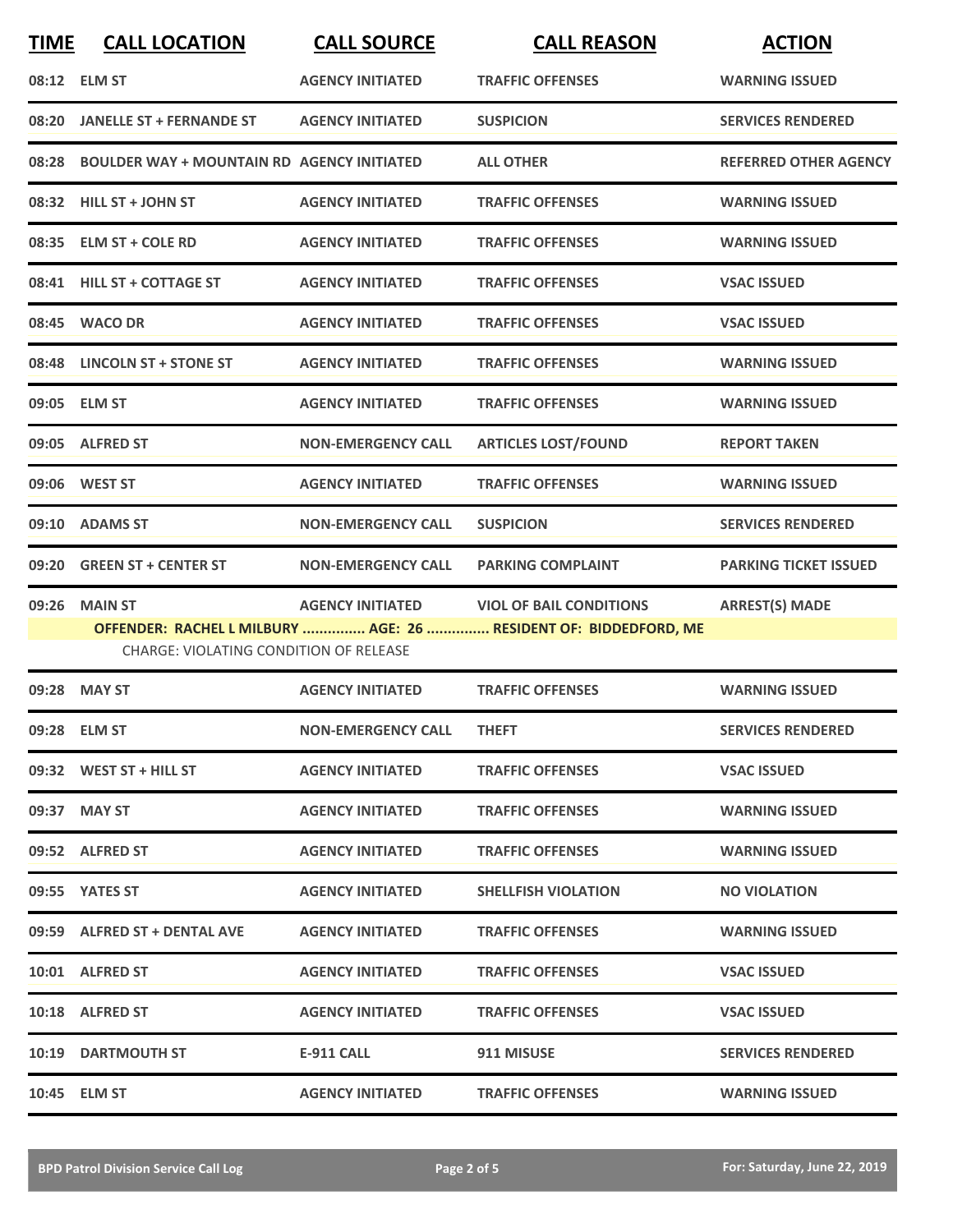| <b>TIME</b> | <b>CALL LOCATION</b>        | <b>CALL SOURCE</b>        | <b>CALL REASON</b>                 | <b>ACTION</b>                |
|-------------|-----------------------------|---------------------------|------------------------------------|------------------------------|
|             | 10:57 ELM ST                | <b>AGENCY INITIATED</b>   | <b>TRAFFIC OFFENSES</b>            | <b>WARNING ISSUED</b>        |
|             | 11:01 HILLS BEACH RD        | <b>NON-EMERGENCY CALL</b> | <b>ANIMAL COMPLAINT</b>            | <b>GONE ON ARRIVAL</b>       |
|             | 11:05 ELM ST                | <b>AGENCY INITIATED</b>   | <b>TRAFFIC OFFENSES</b>            | <b>WARNING ISSUED</b>        |
|             | 11:15 ELM ST                | <b>AGENCY INITIATED</b>   | <b>TRAFFIC OFFENSES</b>            | <b>VSAC ISSUED</b>           |
|             | 11:30 FOREST ST             | <b>AGENCY INITIATED</b>   | <b>TRAFFIC OFFENSES</b>            | <b>WARNING ISSUED</b>        |
|             | 11:39 ELM ST                | <b>AGENCY INITIATED</b>   | <b>TRAFFIC OFFENSES</b>            | <b>VSAC ISSUED</b>           |
|             | 11:44 STATE ST              | <b>NON-EMERGENCY CALL</b> | <b>DOMESTIC COMPLAINTS</b>         | <b>REPORT TAKEN</b>          |
|             | 12:12 SOUTHVIEW DR          | <b>NON-EMERGENCY CALL</b> | <b>SMOKE INVESTIGATION OUTSIDE</b> | <b>SERVICES RENDERED</b>     |
|             | 12:17 PROSPECT ST           | <b>NON-EMERGENCY CALL</b> | <b>PARKING COMPLAINT</b>           | <b>NO ACTION REQUIRED</b>    |
|             | 12:19 SOUTH ST              | <b>AGENCY INITIATED</b>   | <b>TRAFFIC OFFENSES</b>            | <b>WARNING ISSUED</b>        |
|             | 12:34 GRANITE ST            | <b>E-911 CALL</b>         | <b>CHECK WELFARE</b>               | <b>REPORT TAKEN</b>          |
|             | 13:11 MAIN ST               | <b>AGENCY INITIATED</b>   | <b>TRAFFIC OFFENSES</b>            | <b>VSAC ISSUED</b>           |
|             | 13:34 ELM ST                | <b>AGENCY INITIATED</b>   | <b>TRAFFIC OFFENSES</b>            | <b>WARNING ISSUED</b>        |
| 13:44       | <b>ELM ST</b>               | <b>AGENCY INITIATED</b>   | <b>TRAFFIC OFFENSES</b>            | <b>VSAC ISSUED</b>           |
|             | 13:50 GRAHAM ST + ALFRED ST | <b>AGENCY INITIATED</b>   | <b>TRAFFIC OFFENSES</b>            | <b>WARNING ISSUED</b>        |
| 14:00       | <b>PRECOURT ST</b>          | <b>AGENCY INITIATED</b>   | <b>TRAFFIC OFFENSES</b>            | <b>WARNING ISSUED</b>        |
|             | 14:04 ALFRED ST             | <b>NON-EMERGENCY CALL</b> | <b>SUSPICION</b>                   | <b>SERVICES RENDERED</b>     |
|             | 14:10 FOLSOM DR             | <b>WALK-IN AT STATION</b> | <b>SUSPICION</b>                   | <b>REPORT TAKEN</b>          |
|             | 14:11 ARENA DR              | <b>AGENCY INITIATED</b>   | <b>TRAFFIC OFFENSES</b>            | <b>VSAC ISSUED</b>           |
|             | 14:20 GRANITE ST            | E-911 CALL                | 911 MISUSE                         | <b>SERVICES RENDERED</b>     |
|             | 14:41 FIRST ST              | <b>RADIO</b>              | <b>PARKING COMPLAINT</b>           | <b>SERVICES RENDERED</b>     |
|             | 15:01 CLIFFORD ST           | <b>AGENCY INITIATED</b>   | <b>PAPERWORK</b>                   | <b>NEGATIVE CONTACT</b>      |
|             | 15:21 ALFRED ST             | <b>AGENCY INITIATED</b>   | <b>PAPERWORK</b>                   | <b>PAPERWORK SERVED</b>      |
|             | 15:56 GRAHAM ST             | <b>WALK-IN AT STATION</b> | <b>SCAM</b>                        | <b>SERVICES RENDERED</b>     |
|             | 16:11 SOUTH ST              | <b>NON-EMERGENCY CALL</b> | <b>ASSIST PD AGENCY</b>            | <b>TRANSPORT TO HOSPITAL</b> |
|             | 16:21 ELM ST                | <b>NON-EMERGENCY CALL</b> | <b>DISABLED VEHICLE</b>            | <b>GONE ON ARRIVAL</b>       |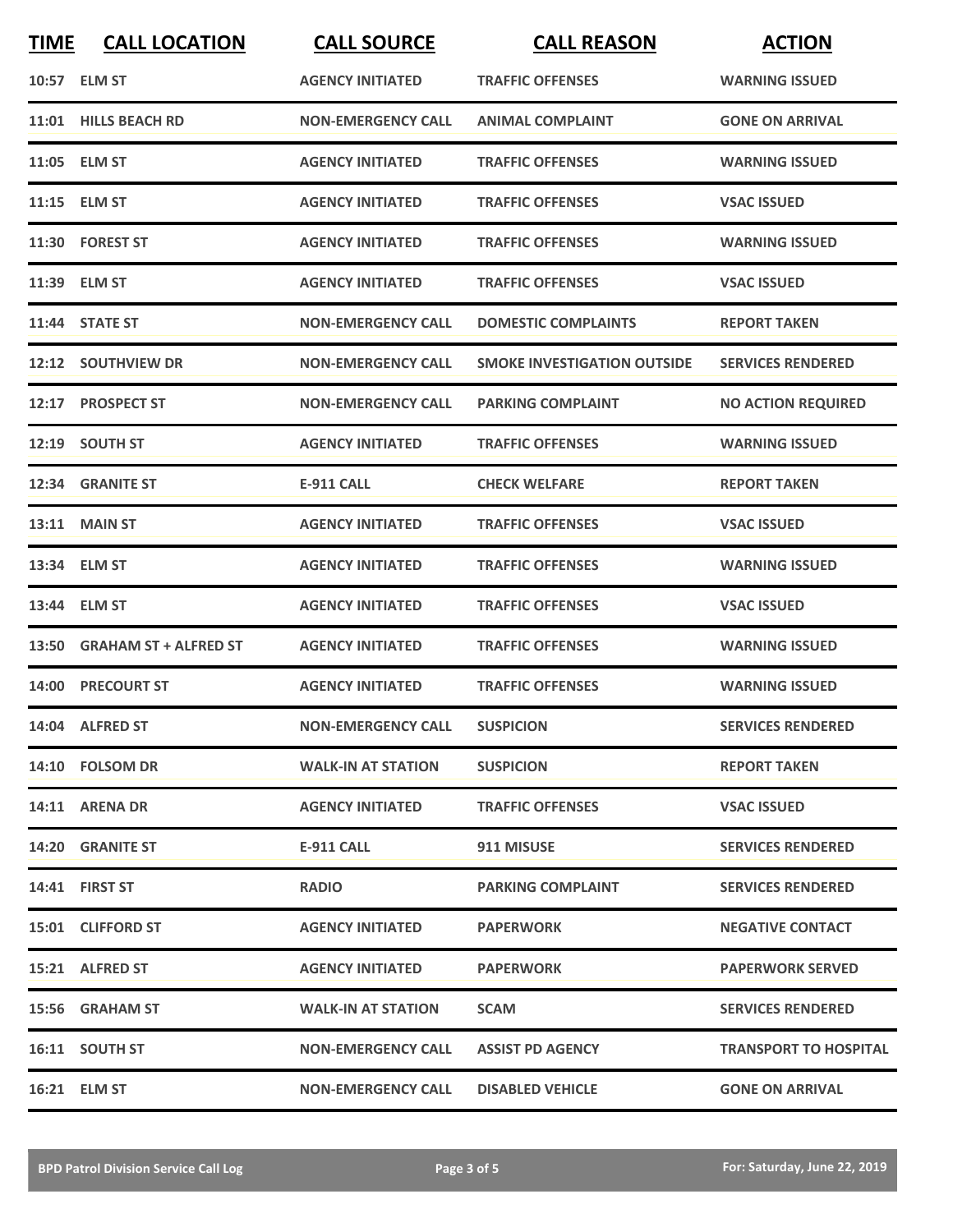| TIME  | <b>CALL LOCATION</b>                               | <b>CALL SOURCE</b>        | <b>CALL REASON</b>                                                  | <b>ACTION</b>             |
|-------|----------------------------------------------------|---------------------------|---------------------------------------------------------------------|---------------------------|
|       | 16:31 SOUTH ST                                     | <b>NON-EMERGENCY CALL</b> | <b>WARRANT ARREST</b>                                               | <b>ARREST(S) MADE</b>     |
|       |                                                    |                           | OFFENDER: JENNIFER MARIE GREGOIRE  AGE: 42  RESIDENT OF: ALFRED, ME |                           |
|       | <b>CHARGE: WARRANT ARREST</b>                      |                           |                                                                     |                           |
|       | 17:26 PROSPECT ST + DUPONT AVE                     | <b>E-911 CALL</b>         | 911 MISUSE                                                          | <b>NO ACTION REQUIRED</b> |
|       | 17:29 ANDREWS RD                                   | <b>E-911 CALL</b>         | 911 MISUSE                                                          | <b>NO ACTION REQUIRED</b> |
|       | 17:43 MAIN ST                                      | <b>WALK-IN AT STATION</b> | <b>ARTICLES LOST/FOUND</b>                                          | <b>REPORT TAKEN</b>       |
|       | 18:33 ELM ST + DARTMOUTH ST                        | <b>AGENCY INITIATED</b>   | <b>TRAFFIC OFFENSES</b>                                             | <b>NO VIOLATION</b>       |
|       | 18:43 ALFRED ST + BIDDEFORD GATEW AGENCY INITIATED |                           | <b>TRAFFIC OFFENSES</b>                                             | <b>WARNING ISSUED</b>     |
|       | <b>18:46 HILL ST</b>                               | <b>RADIO</b>              | <b>LIQUOR LAW DETAIL</b>                                            | <b>REPORT TAKEN</b>       |
|       | 18:57 PROSPECT ST                                  | <b>E-911 CALL</b>         | 911 MISUSE                                                          | <b>NO ACTION REQUIRED</b> |
|       | 18:58 MAY ST                                       | <b>E-911 CALL</b>         | 911 MISUSE                                                          | <b>SERVICES RENDERED</b>  |
|       | 19:19 MAIN ST                                      | <b>NON-EMERGENCY CALL</b> | <b>SUSPICION</b>                                                    | <b>SERVICES RENDERED</b>  |
|       | 20:02 ALFRED ST                                    | <b>AGENCY INITIATED</b>   | <b>VIOL OF BAIL CONDITIONS</b>                                      | <b>NO VIOLATION</b>       |
|       | 20:23 WEST ST + GERTRUDE AVE                       | <b>AGENCY INITIATED</b>   | PEDESTRIAN VIOLATION                                                | <b>WARNING ISSUED</b>     |
| 20:25 | <b>MARINER WAY</b>                                 | <b>NON-EMERGENCY CALL</b> | <b>SUSPICION</b>                                                    | <b>SERVICES RENDERED</b>  |
|       | 20:42 WEST ST + WENDELL AVE                        | <b>AGENCY INITIATED</b>   | <b>TRAFFIC OFFENSES</b>                                             | <b>WARNING ISSUED</b>     |
|       |                                                    |                           |                                                                     |                           |

**21:02 GODBOUT WAY E-911 CALL CHECK WELFARE CITATION ISSUED OFFENDER: ADAM J SANTOS ............... AGE: 33 ............... RESIDENT OF: SANFORD, ME** CHARGE: ENDANGERING THE WELFARE OF A CHILD

**20:52 POOL ST + OAK ST AGENCY INITIATED TRAFFIC OFFENSES WARNING ISSUED**

| 21:05 | <b>CLEAVES ST</b>              | <b>NON-EMERGENCY CALL</b> | <b>CHECK WELFARE</b>       | <b>NEGATIVE CONTACT</b>   |
|-------|--------------------------------|---------------------------|----------------------------|---------------------------|
| 21:08 | <b>ALFRED ST + EDWARDS AVE</b> | <b>AGENCY INITIATED</b>   | <b>TRAFFIC OFFENSES</b>    | <b>WARNING ISSUED</b>     |
| 21:28 | LINCOLN ST + STONE ST          | <b>AGENCY INITIATED</b>   | <b>TRAFFIC OFFENSES</b>    | <b>WARNING ISSUED</b>     |
| 21:31 | <b>PROSPECT ST</b>             | <b>E-911 CALL</b>         | 911 MISUSE                 | <b>NO ACTION REQUIRED</b> |
| 21:32 | <b>RAYMOND ST</b>              | <b>NON-EMERGENCY CALL</b> | <b>FIREWORKS COMPLAINT</b> | <b>GONE ON ARRIVAL</b>    |
| 21:37 | <b>GERTRUDE AVE</b>            | <b>RADIO</b>              | <b>FIREWORKS COMPLAINT</b> | <b>GONE ON ARRIVAL</b>    |
|       | 21:39 HILL ST                  | <b>RADIO</b>              | <b>DISABLED VEHICLE</b>    | <b>UNFOUNDED</b>          |
| 21:59 | <b>ALFRED ST + RAY ST</b>      | <b>AGENCY INITIATED</b>   | <b>TRAFFIC OFFENSES</b>    | <b>WARNING ISSUED</b>     |